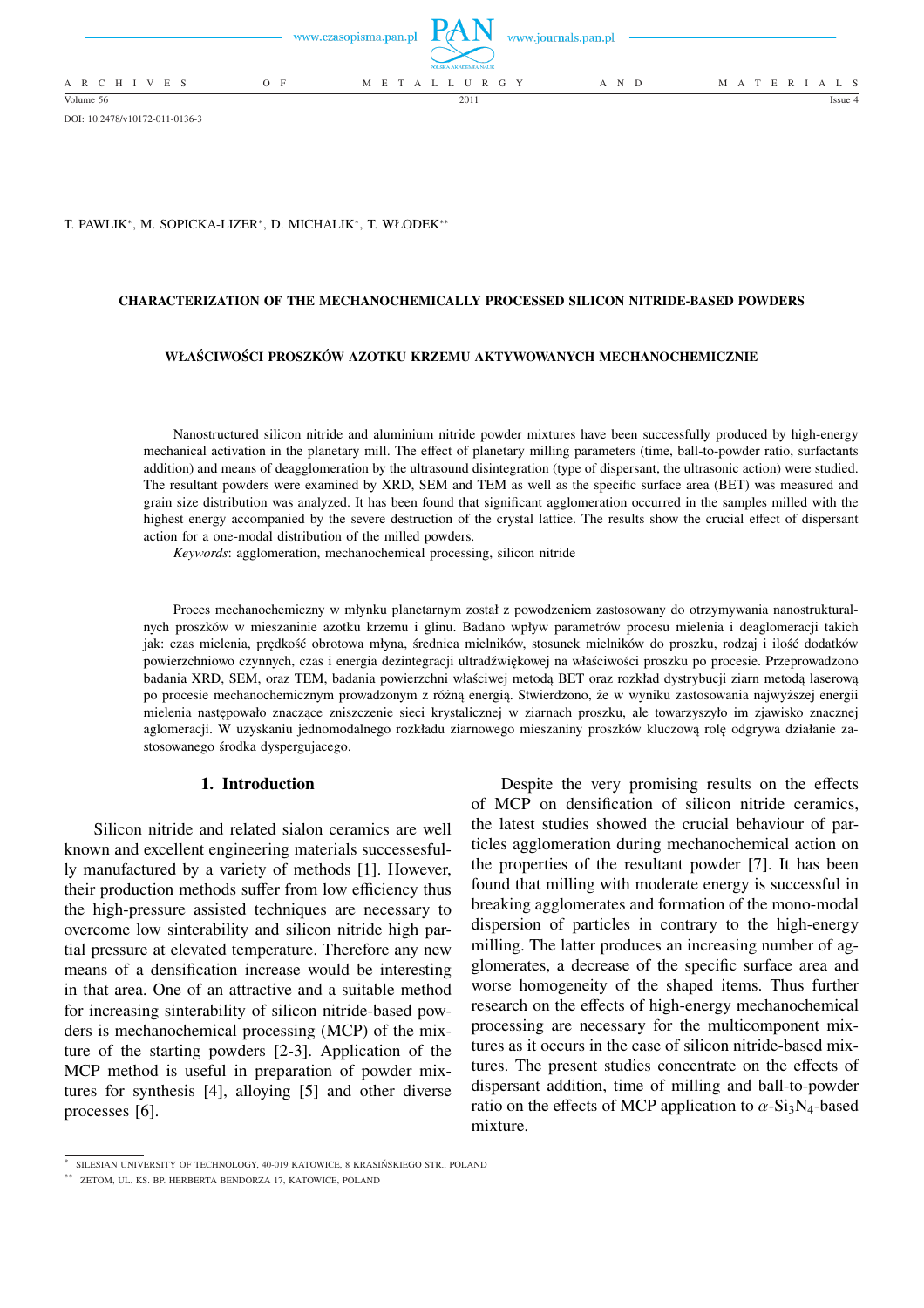

## **2. Experimental**

The initial commercial powders of  $\alpha$ -Si<sub>3</sub>N<sub>4</sub> high purity (M11 with median size  $D_{50}=0,5-0,7 \mu m$  by H. S Starck,), AlN high purity (fine C grade with median size  $D_{50}=9.5 \mu m$  by H. S Starck),  $Y_2O_3$  (fine C grade with median  $D_{50}$  size below 0.9  $\mu$ m by H. S Starck) were used for blending and MCP.  $\alpha$ -Si<sub>3</sub>N<sub>4</sub> powder was contaminated by about 10 wt% of  $\beta$ -Si<sub>3</sub>N<sub>4</sub>. Weighted batches of 89.3 wt%  $\alpha$ -Si<sub>3</sub>N<sub>4</sub> + 5.7 wt% AlN + 5.0 wt%  $Y_2O_3$  were prepared. An azeotropic mixture of methylethyleneketone (MEK) (butanone-Sigma Aldrich) and ethanol (ET, 99.8vol.% by POCH) in 66/34%vol ratio was used as a solvent for preparation of a suspension. KD1 hypermer (Imperial Chemical Industries PLC, UK) and (triethyl phosphate 99,8% by Sigma-Aldrich) were used as dispersants. The powders were batched, dispersed in MEK/ET liquid with addition of a KD1 surfactant (3 wt% of powders weight) or without any dispersant, mixed on a roller bench for 48 hours, ultrasonificated (Branson Sonifier W-450D) for 2 hours and finally evaporated in a laboratory dryer at 110 *<sup>O</sup>*C. Dried powder mixture was then milled in a high energy planetary mill (Pulverisette Premium Line 7 by Fritsch) in a 80 ml silicon nitride vial with  $Si<sub>3</sub>N<sub>4</sub>$  grinding balls of 5 mm diameter and vial filling of 20 vol.%. MCP was performed at a rotation speed of 1000 rpm for 0.5-6 hours. The milling was performed in 15 min intervals followed by approximately 30 min breaks for free cooling down. Ball-to-powder (B/P) ratio was limited to the medium-energy range of 4:1 and the high energy range of 8:1. The powders with the longest milling time (6 hours) were then annealed at 500℃ for 2 hours in order to remove any organic constituent. After dispersion in water they were analysed for the particle size distribution. Then they were dispersed again in MEK/ET solvent with KD1 or with triethyl phosphate (TP), they were ultrasonically treated and finally the particle size distribution was measured.

Grain size distribution of dried powders was performed in water suspension (Mastersizer 2000, Hydro S, Malvern Instruments Ltd), after the 2 hours ultrasonification. The specific surface area of the milled powders was examined by BET method (ASAP 2000, Micromeritics). Morphology of the powder particles was observed in the scanning (SEM, Hitaschi S-4200) and transmission (HR-TEM, JEOL JEM 3010) microscopes. The phase composition was determined from Rietveld refinement of XRD data obtained using an Plilip-Panalytical X'-pert-PRO system with a continuous step scan. The accuracy of the calculated phase content was  $\pm 0.1$  wt%.

## **3. Results and discussion**

Particle size distribution of the initial powders shows tri-modal distribution independently on KD1 dispersant addition. The main population of particles is close to a diameter of 8  $\mu$ m and must be related to agglomeration of the main  $\alpha$ -Si<sub>3</sub>N<sub>4</sub> component with some input from rather coarse AlN particles (Fig. 1). The coarser population is centred at 100  $\mu$ m and obviously must be ascribed to large agglomerates of various particles after dispersion in water for particle size distribution measurement. The population of the finest particles is centred at  $0.25 \mu m$ .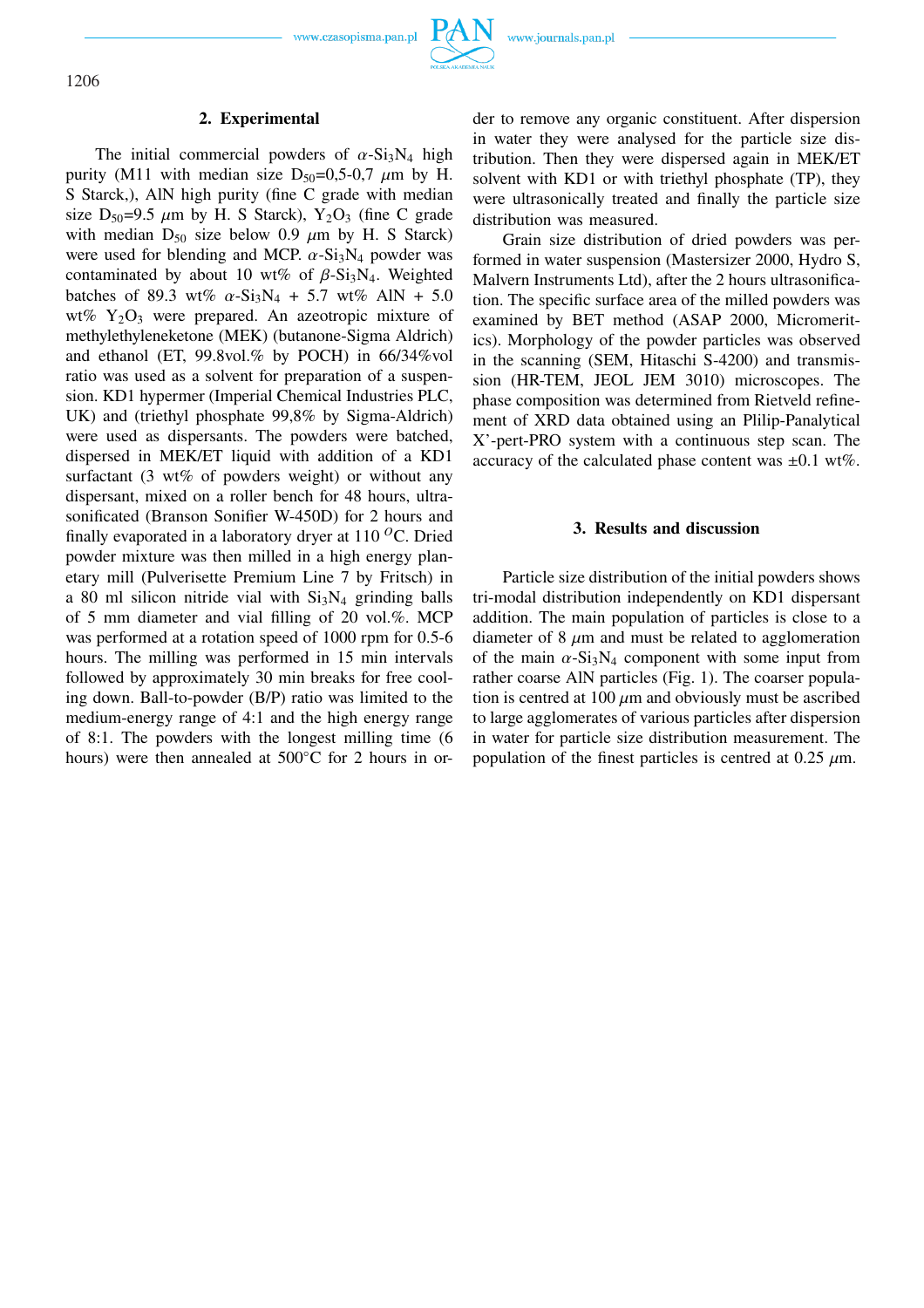

Fig. 1.  $\alpha$ -Si<sub>3</sub>N<sub>4</sub>-AlN-Y<sub>2</sub>O<sub>3</sub> mixture before milling: a) particle size distribution; b) morphology of agglomerate, TEM



Fig. 2. Median size  $(D_{50})$  of the powder particles after milling with moderate  $(B/P=4:1)$  and high  $(B/P=8:1)$  milling energy with or without KD1 dispersant addition

Mechanochemical processing involves substantial changes in particles behaviour. Median size  $(D_{50})$  after the given milling parameters was chosen for presentation of particle diameter changes. They are presented in Fig.2. The medium milling energy  $(B/P=4:1)$  is effective in breaking agglomerates and addition of surfactant is helpful in that reaction. However, high milling energy as expressed by B/P=8:1 is operative only during the very short time interval and afterwards the intensive agglomeration occurs. It was deduced previously that agglomeration was related to the decomposition of the

lyophilic part of KD1 hypermer [7] but the present studies show similar behaviour for the mixtures without any dispersant. Thus prolonged milling with high energy results in an increasing number of agglomerates since  $d_{50}$ value grows. It is interesting to note that agglomeration is more intensive in the mixtures with KD1 dispersant after its decomposition in comparison to the mixtures without any dispersant.

The following changes of the particle size distribution after heat treatment and repeated dispersion in MEK/ET with KD1 or triethyl phosphate are shown in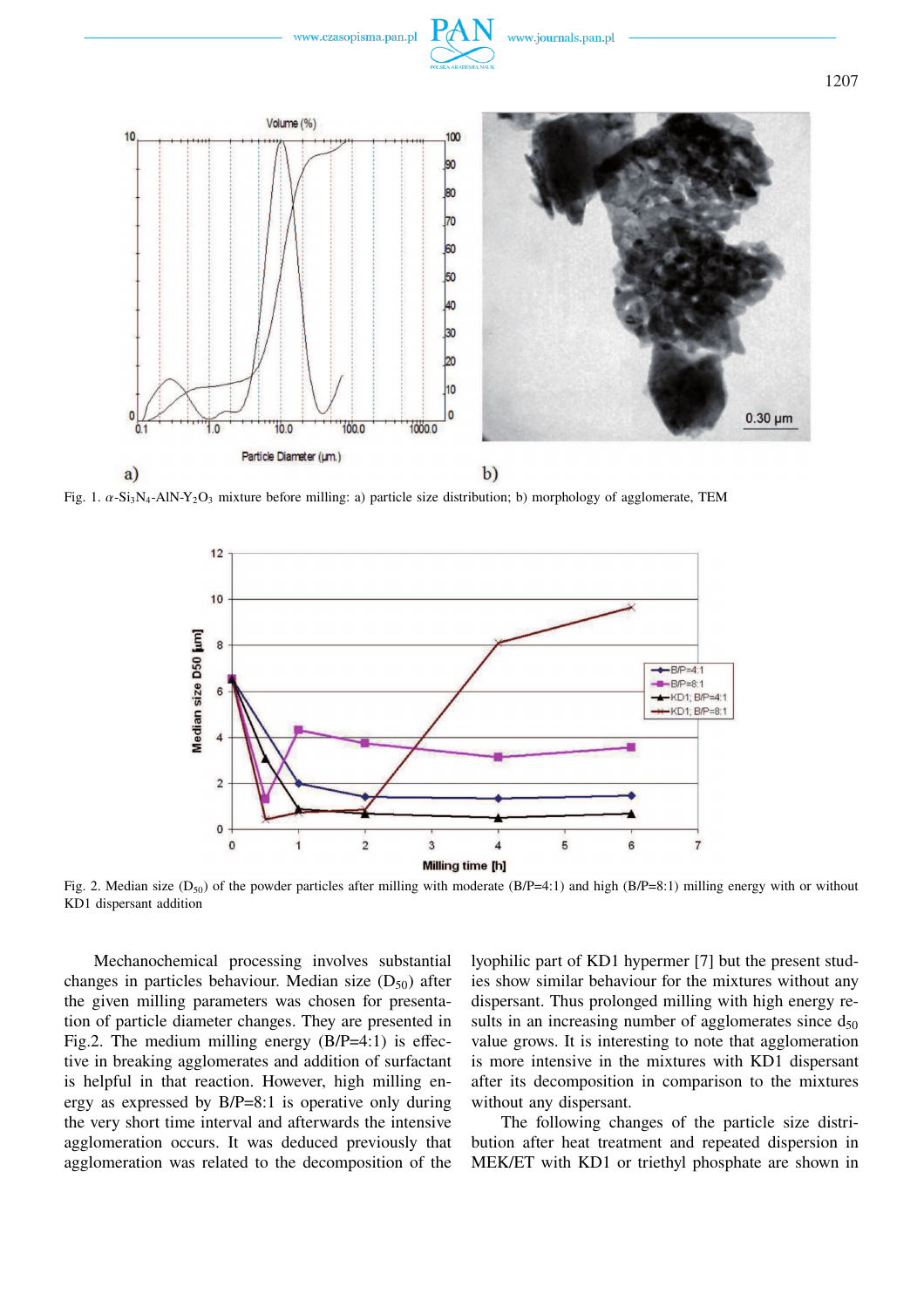

# 1208

Table 1. They obviously show that removal of the organic dispersant residuals makes dispersion of particles worse in comparison to the non-heat-treated mixtures. On the other hand, if none dispersant was used before MCP, heat treatment did not lead to agglomeration.

Application of dispersant after heat treatment is reasonable only if TP was used. The relevant  $D_{10}$  and  $D_{50}$  values are of the same order independently on the B/P ratio applied in MCP or usage of KD1 dispersant and a nice mono-modal particle size distribution could be observed. Thus application of dispersant before MCP is questionable but it is reasonable for dispersion of powder particles after MCP.

## TABLE 1

Changes of particle size distribution after heat treatment at 500◦C and subsequent dispersion in MEK/ET with KD1 or TP addition; particle size distribution is expressed in particle size of  $D_{10}$  and  $D_{50}$  measures

 $P_{\Lambda}$ 

| Milling parameters                | Particle size diameter $[\mu m]$ |          |          |                         |                               |      |                 |  |  |
|-----------------------------------|----------------------------------|----------|----------|-------------------------|-------------------------------|------|-----------------|--|--|
|                                   |                                  |          |          | After milling for 6 hrs | After heat treatment at 500°C | KD1  | Phosphate ester |  |  |
|                                   |                                  | 4:1      | $D_{10}$ | 0.44                    | 0.36                          |      |                 |  |  |
| Without initial dispersant        |                                  |          | $D_{50}$ | 1.47                    | 1.27                          |      |                 |  |  |
|                                   |                                  | 8:1      | $D_{10}$ | 0.57                    | 0.56                          |      | 0.37            |  |  |
|                                   |                                  |          | $D_{50}$ | 3.55                    | 2.67                          |      | 0.93            |  |  |
|                                   | 4:1                              | $D_{10}$ | 0.22     | 0.39                    | 2.36                          | 0.39 |                 |  |  |
| With KD1 as an initial dispersant |                                  |          | $D_{50}$ | 0.67                    | 1.18                          | 5.59 | 0.90            |  |  |
|                                   |                                  | 8:1      | $D_{10}$ | 0.39                    | 0.62                          | 3.07 | 0.40            |  |  |
|                                   |                                  | $D_{50}$ | 9.65     | 5.33                    | 9.42                          | 0.90 |                 |  |  |



Fig. 3. Mono-modal particle size distribution after 6 hours milling with B/P ratio 4:1 after heat treatment and addition of triethyl phosphate as dispersant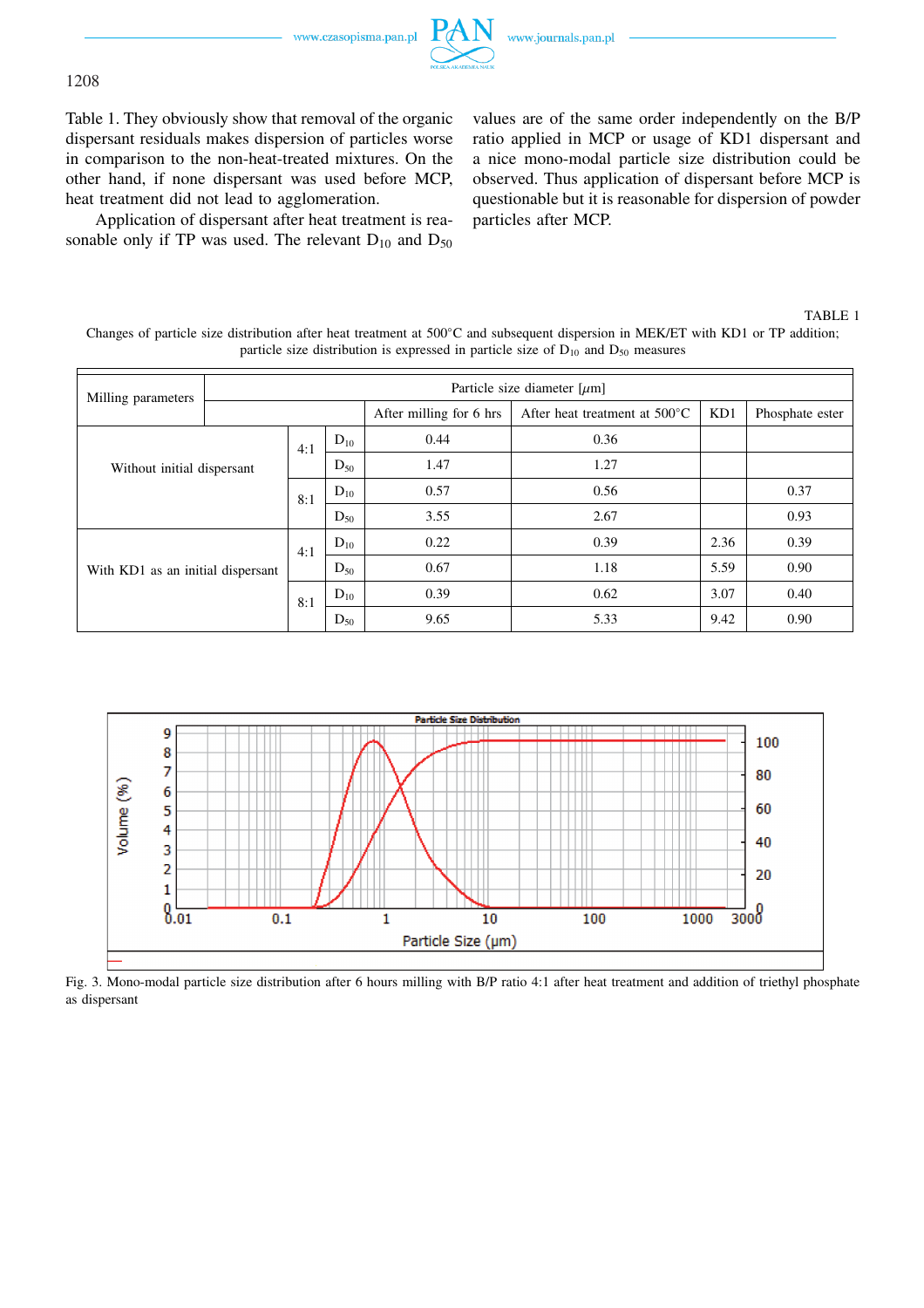

1209

TABLE 2

Phase composition, crystallite size and lattice parameters of the powders mixture after milling for 0.5 and 6 hrs with 4:1 or 8:1 ball-to-powder ratio

| Powder           |                          | Phase composition [wt $%$ ]              |                                         |          |            | $\alpha$ -Si <sub>3</sub> N <sub>4</sub> |                    |                    | $\beta$ -Si <sub>3</sub> N <sub>4</sub> |                    |                    |
|------------------|--------------------------|------------------------------------------|-----------------------------------------|----------|------------|------------------------------------------|--------------------|--------------------|-----------------------------------------|--------------------|--------------------|
|                  |                          | $\alpha$ -Si <sub>3</sub> N <sub>4</sub> | $\beta$ -Si <sub>3</sub> N <sub>4</sub> | $Y_2O_3$ | <b>AlN</b> | Crystallite<br>size ${\rm [nm]}$         | Unit cell:<br>a[A] | Unit cell:<br>c[A] | Crystallite<br>size [nm]                | Unit cell:<br>a[A] | Unit cell:<br>c[A] |
| Initial          | $\overline{\phantom{0}}$ | 78.0                                     | 10.2                                    | 7.4      | 4.4        | 150                                      | 7.7523             | 5.6193             | 100                                     | 7.6044             | 2.9032             |
| $30 \text{ min}$ | 4:1                      | 80.4                                     | 11.1                                    | 5.8      | 2.7        | 130                                      | 7.7521             | 5.6190             | 64                                      | 7.5067             | 2.9062             |
| 360 min          | 4:1                      | 87.2                                     | 12.8                                    |          |            | 77                                       | 7.7534             | 5.6203             | 30                                      | 7.6105             | 2.9086             |
|                  | 8:1                      | 92.4                                     | 7.6                                     | -        |            | 49                                       | 7.7552             | 5.6206             | $\ast$                                  | 7.6220             | 2.9034             |

\*) – impossible to calculate with the applied method



Fig. 4. HR-TEM images of the crystal structure of the  $Y_2O_3$  particle before (a) and after (b) milling with high energy

Differentiation between the applied energy on the effects of MCP could be studied by comparison of the resultant phase composition and changes of crystallite size of the main components (Table 2). First, variation of the phase composition must be clear out: slight deviation from the initial phase composition in the blended mixture can be related to nonhomogeneous distribution of the low-fraction components. However, further changes of the phase composition after milling must be related to the effects of MCP. Yttria and aluminium nitride were not distinguishable after the longer milling time thus the increase of the silicon nitride content was apparent. It is assumed that distortion of the crystal lattice of both components was significant and resulted in amorphization.

The crystallite size was calculated only for the both silicon nitride polymorphs. The results in Table 2 show that amorphization, as measured by the crystallite size diminution, was more pronounced in  $\beta$ -Si<sub>3</sub>N<sub>4</sub> than in the alpha polymorph. This behaviour can be related to the higher hardness of the alpha form. Other symptoms of amorphization due to the milling with high energy are noticed for changes of the crystal lattice parameters. Increase of both parameters of the  $\alpha$ -Si<sub>3</sub>N<sub>4</sub> unit cell is ascribed to a growing number of crystal lattice defects, as it is demonstrated in Fig. 4 for yttria particle.

Slightly different behaviour was observed for deformation of  $\beta$ -Si<sub>3</sub>N<sub>4</sub> as changes of both parameters were not consistent and rather some deformation by texturing is expected which is coherent with its crystal structure. In addition, the internal stresses must have been induced in the crystal structure since calculation of the crystallite size from the diffraction lines broadening was not possible for the specimens milled for 6 hrs with the high B/P ratio.